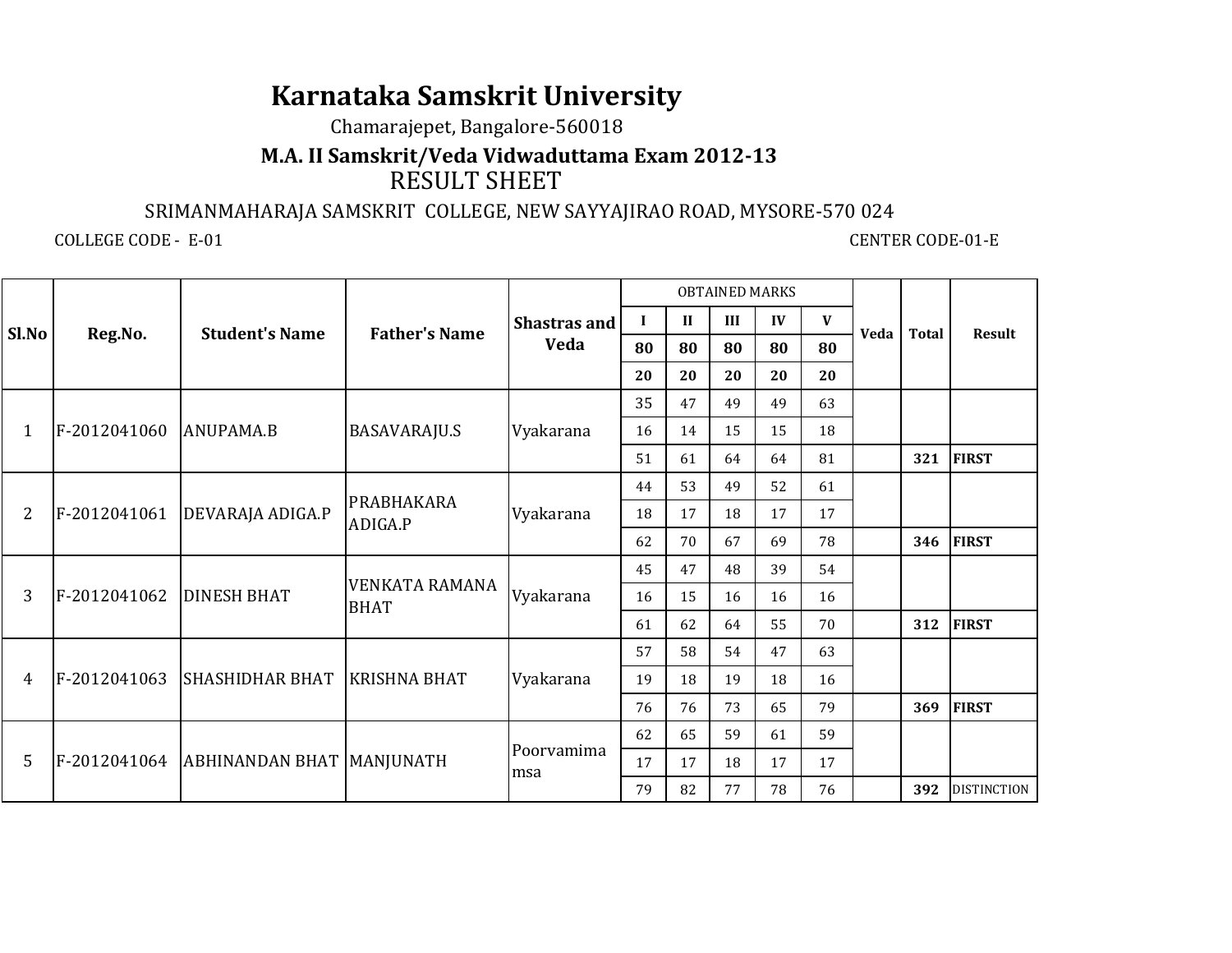|    |              |                                     |                              |                   | 61       | 60 | 53 | 54 | 49 |     |                    |
|----|--------------|-------------------------------------|------------------------------|-------------------|----------|----|----|----|----|-----|--------------------|
| 6  | F-2012041065 | <b>BALACHANDRA</b><br><b>BHAT</b>   | VENKATARAMANA<br><b>BHAT</b> | Poorvamima<br>msa | 14       | 15 | 13 | 13 | 16 |     |                    |
|    |              |                                     |                              |                   | 75       | 75 | 66 | 67 | 65 | 348 | <b>FIRST</b>       |
|    |              |                                     |                              |                   | 59       | 61 | 56 | 55 | 52 |     |                    |
| 7  | P-2012041066 | PRASAD BHAT<br><b>DUNDI</b>         | <b>GANAPATHI</b>             | Poorvamima<br>msa | 12       | 11 | 13 | 12 | 15 |     |                    |
|    |              |                                     |                              |                   | 71       | 72 | 69 | 67 | 67 | 346 | <b>FIRST</b>       |
|    |              |                                     |                              |                   | 60       | 58 | 54 | 58 | 53 |     |                    |
| 8  | F-2012041067 | <b>SEETHARAMA</b><br><b>ACHARYA</b> | NARASIMHA<br><b>ACHARYA</b>  | Poorvamima<br>msa | 15       | 16 | 17 | 15 | 17 |     |                    |
|    |              |                                     |                              |                   | 75       | 74 | 71 | 73 | 70 | 363 | <b>FIRST</b>       |
|    |              |                                     |                              |                   | 60       | 62 | 55 | 56 | 57 |     |                    |
| 9  | F-2012041068 | <b>SHARATH BHAT</b>                 | <b>DATTATRAYA</b>            | Poorvamima<br>msa | 16       | 15 | 17 | 16 | 15 |     |                    |
|    |              |                                     |                              |                   | 76       | 77 | 72 | 72 | 72 | 369 | <b>FIRST</b>       |
|    |              |                                     |                              |                   | 60       | 61 | 57 | 55 | 48 |     |                    |
| 10 | F-2012041069 | <b>SHREEDHAR BHAT</b>               | <b>NARAYAN</b>               | Poorvamima<br>msa | 16<br>15 |    | 16 | 16 | 15 |     |                    |
|    |              |                                     |                              |                   | 76       | 76 | 73 | 71 | 63 | 359 | <b>FIRST</b>       |
|    |              |                                     |                              |                   | 60       | 63 | 57 | 56 | 51 |     |                    |
| 11 | F-2012041070 | VIGNESHWAR BHAT GOPAL KRISHANA      |                              | Poorvamima<br>msa | 17       | 17 | 16 | 17 | 16 |     |                    |
|    |              |                                     |                              |                   | 77       | 80 | 73 | 73 | 67 | 370 | <b>FIRST</b>       |
|    |              |                                     |                              |                   | 67       | 67 | 65 | 66 | 53 |     |                    |
| 12 | F-2012041071 | VIGNESHWAR BHAT RAMAKRISHNA         |                              | Poorvamima<br>msa | 19       | 18 | 19 | 18 | 18 |     |                    |
|    |              |                                     |                              |                   | 86       | 85 | 84 | 84 | 71 | 410 | <b>DISTINCTION</b> |
|    |              | <b>UDYA KUMARA</b><br><b>BHAT</b>   | <b>ANATHA</b>                |                   | 61       | 60 | 57 | 56 | 50 |     |                    |
| 13 | F-2012041072 |                                     | PADMANABHA<br><b>BHAT</b>    | Poorvamima<br>msa | 17       | 17 | 16 | 17 | 15 |     |                    |
|    |              |                                     |                              |                   | 78       | 77 | 73 | 73 | 65 | 366 | <b>FIRST</b>       |
|    |              |                                     | MAHABALESHWAR                |                   | 42       | 41 | 43 | 40 | 48 |     |                    |
| 14 | F-2012041073 | <b>PRKASH HEGDE</b>                 |                              | Dharmashastr<br>a | 18       | 17 | 18 | 17 | 17 |     |                    |
|    |              |                                     |                              |                   | 60       | 58 | 61 | 57 | 65 | 301 | <b>FIRST</b>       |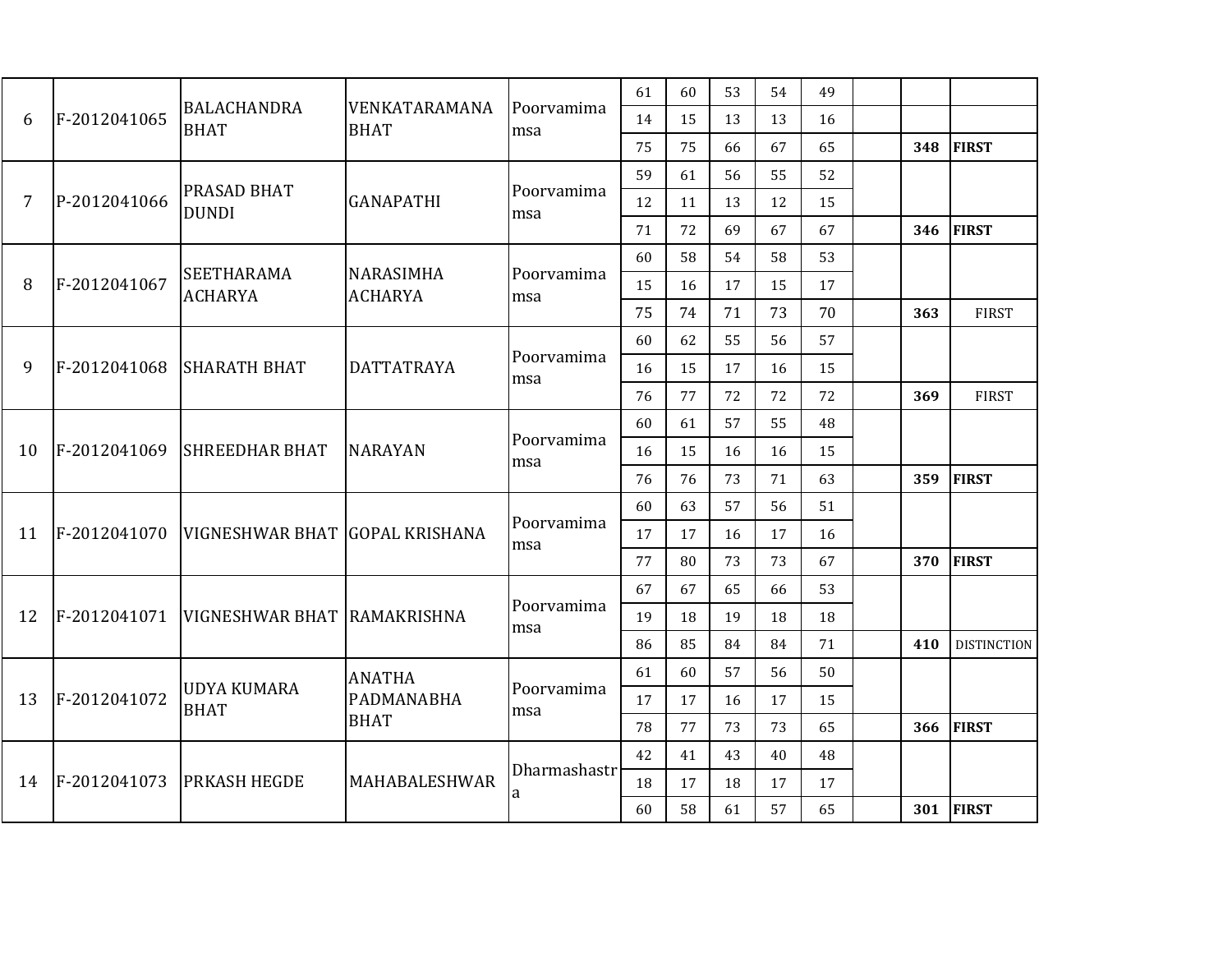|    |              | RAGHAVENDRA<br><b>NAVADA</b> | RAMACHANDRA<br><b>NAVADA</b>   | Dharmashastr<br>a          | 31 | 35 | 36 | 36       | 48 |     |                    |  |
|----|--------------|------------------------------|--------------------------------|----------------------------|----|----|----|----------|----|-----|--------------------|--|
| 15 | P-2012041074 |                              |                                |                            | 17 | 16 | 16 | 17       | 15 |     |                    |  |
|    |              |                              |                                |                            | 48 | 51 | 52 | 53       | 63 | 267 | <b>SECOND</b>      |  |
|    | P-2012041076 |                              |                                |                            | 60 | 62 | 68 | 60       | 49 |     |                    |  |
| 17 |              | ADARSHA.U.J                  | <b>JANARDHANA</b><br>BHAT.U.P  | Jyothishya                 | 19 | 19 | 19 | 19       | 16 |     |                    |  |
|    |              |                              |                                |                            | 79 | 81 | 87 | 79       | 65 | 391 | <b>DISTINCTION</b> |  |
|    |              |                              |                                |                            | 36 | 40 | 57 | 43       | 57 |     |                    |  |
| 18 | P-2012041077 | <b>SUBRAYA HEGDE</b>         | SATHYANARAYANA<br><b>HEGDE</b> | Jyothishya                 | 18 | 17 | 18 | 18       | 15 |     |                    |  |
|    |              |                              |                                |                            | 54 | 57 | 75 | 61       | 72 | 319 | <b>FIRST</b>       |  |
| 19 |              |                              |                                |                            | 55 | 49 | 48 | 47       | 54 |     |                    |  |
|    | F-2012041078 | HARIPRASAD.V.R               | RAMASWAMY.V.S                  | Vishistadwait<br>ha        | 18 | 14 | 16 | 16       | 18 |     |                    |  |
|    |              |                              |                                |                            | 73 | 63 | 64 | 63       | 72 | 335 | <b>FIRST</b>       |  |
|    | F-2012041079 |                              |                                |                            | 46 | 47 | 41 | 52<br>50 |    |     |                    |  |
| 20 |              | RANGANATHA.G.R               | <b>RAMASWAMY</b>               | Vishistadwait<br>ha.       | 11 | 13 | 12 | 13       | 15 |     |                    |  |
|    |              |                              |                                |                            | 57 | 60 | 53 | 63       | 67 | 300 | <b>FIRST</b>       |  |
|    |              |                              |                                |                            | 48 | 43 | 48 | 47       | 48 |     |                    |  |
| 21 | F-2012041080 | RAJEEV. M                    | MOHANRAJ.H.G                   | Vishistadwait<br>ha        | 12 | 14 | 13 | 10       | 15 |     |                    |  |
|    |              |                              |                                |                            | 60 | 57 | 61 | 57       | 63 | 298 | <b>SECOND</b>      |  |
|    |              |                              |                                |                            | 43 | 48 | 47 | 49       | 57 |     |                    |  |
| 22 | F-2012041081 | SHRIHARSHA.C.S               | SHESHACHALA.C.S                | Vishistadwait<br>ha        | 13 | 13 | 12 | 12       | 15 |     |                    |  |
|    |              |                              |                                |                            | 56 | 61 | 59 | 61       | 72 | 309 | <b>FIRST</b>       |  |
|    |              |                              |                                |                            | 48 | 40 | 43 | 43       | 46 |     |                    |  |
| 23 | F-2012041082 | NAGENDRA KUMAR<br>.N.R       | RUDRARADHYA                    | Shakthivishist<br>adwaitha | 17 | 17 | 17 | 17       | 16 |     |                    |  |
|    |              |                              |                                |                            | 65 | 57 | 60 | 60       | 62 | 304 | <b>FIRST</b>       |  |
|    |              | SHIVAKUMARA<br><b>SWAMY</b>  | BASAVALINGAIAH                 | Shakthivishist<br>adwaitha | 55 | 55 | 55 | 55       | 55 |     |                    |  |
| 24 | F-2012041083 |                              |                                |                            |    | 18 | 18 | 18       | 18 | 17  |                    |  |
|    |              |                              |                                |                            | 73 | 73 | 73 | 73       | 72 | 364 | <b>FIRST</b>       |  |